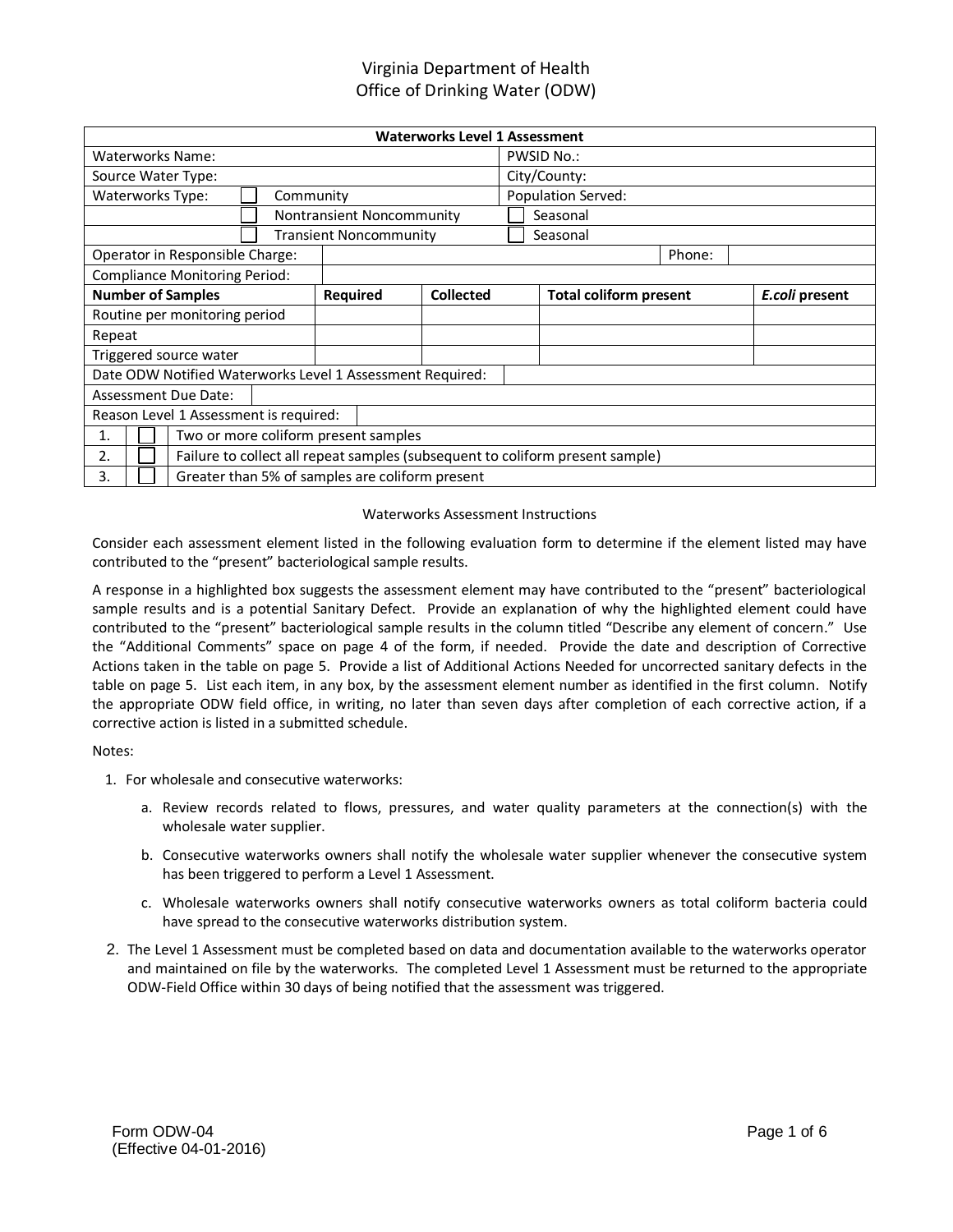| <b>Waterworks Level 1 Assessment</b>                                                    |                                                                                          |          |   |     |                                 |
|-----------------------------------------------------------------------------------------|------------------------------------------------------------------------------------------|----------|---|-----|---------------------------------|
| PWSID No.:<br><b>Waterworks Name:</b>                                                   |                                                                                          |          |   |     |                                 |
| <b>Assessment Elements</b>                                                              |                                                                                          | Response |   |     | Describe any element of concern |
|                                                                                         |                                                                                          | Y        | N | N/A |                                 |
| 1. Sample Site                                                                          |                                                                                          |          |   |     |                                 |
| 1.1                                                                                     | Were all sites used listed on approved BSSP?                                             |          |   |     |                                 |
| 1.2                                                                                     | Are the sample tap and the surrounding area<br>clean?                                    |          |   |     |                                 |
| 1.3                                                                                     | Describe sample tap fixtures (e.g., outdoor<br>hose bib, indoor cold water faucet, etc?) |          |   |     | Description:                    |
| 1.4                                                                                     | Is the sample tap a swivel faucet?                                                       |          |   |     |                                 |
|                                                                                         | 2. Sample Collection Protocol                                                            |          |   |     |                                 |
| 2.1                                                                                     | Was the sample collector properly instructed<br>in collection procedures?                |          |   |     |                                 |
| 2.2                                                                                     | Were taps flushed adequately (approx.<br>5 minutes)?                                     |          |   |     |                                 |
| 2.3                                                                                     | Were aerators removed?                                                                   |          |   |     |                                 |
| 2.4                                                                                     | Were sample containers sealed/unopened/<br>untampered prior to use?                      |          |   |     |                                 |
| 2.5                                                                                     | Were the sample containers/rim or cap<br>contaminated during sampling?                   |          |   |     |                                 |
| 2.6                                                                                     | Were the taps disinfected?                                                               |          |   |     |                                 |
| 2.7                                                                                     | Were samples shipped/delivered per<br>laboratory instruction?                            |          |   |     |                                 |
|                                                                                         | 3. Recent Operational Changes to the System                                              |          |   |     |                                 |
| 3.1                                                                                     | New/different/emergency well used?                                                       |          |   |     |                                 |
| 3.2                                                                                     | Changes in operation or treatment?                                                       |          |   |     |                                 |
| 3.3                                                                                     | Any possible contamination events not<br>directly related to operations?                 |          |   |     |                                 |
| If seasonal system, was start-up initiated<br>3.4<br>without flushing and disinfection? |                                                                                          |          |   |     |                                 |
| 3.5                                                                                     | Sites with low chlorine residual (<0.2 mg/L)                                             |          |   |     |                                 |
| 3.6                                                                                     | Did power outages occur prior to "present"<br>bacteria results?                          |          |   |     |                                 |
| 4. Recent Distribution System Event That Might Introduce Contaminants                   |                                                                                          |          |   |     |                                 |
| Low water pressure (<20 psi)<br>4.1                                                     |                                                                                          |          |   |     |                                 |
| 4.2                                                                                     | Cross-connection problem                                                                 |          |   |     |                                 |
| 4.3                                                                                     | Pump station problem                                                                     |          |   |     |                                 |
| 4.4                                                                                     | Fire hydrants/blow off used                                                              |          |   |     |                                 |
| 4.5                                                                                     | Line break/repair or nearby construction                                                 |          |   |     |                                 |
| 4.6                                                                                     | Yard hydrants near sample location                                                       |          |   |     |                                 |
| 4.7                                                                                     | Customer complaints about pressure,<br>water quality prior to sampling?                  |          |   |     |                                 |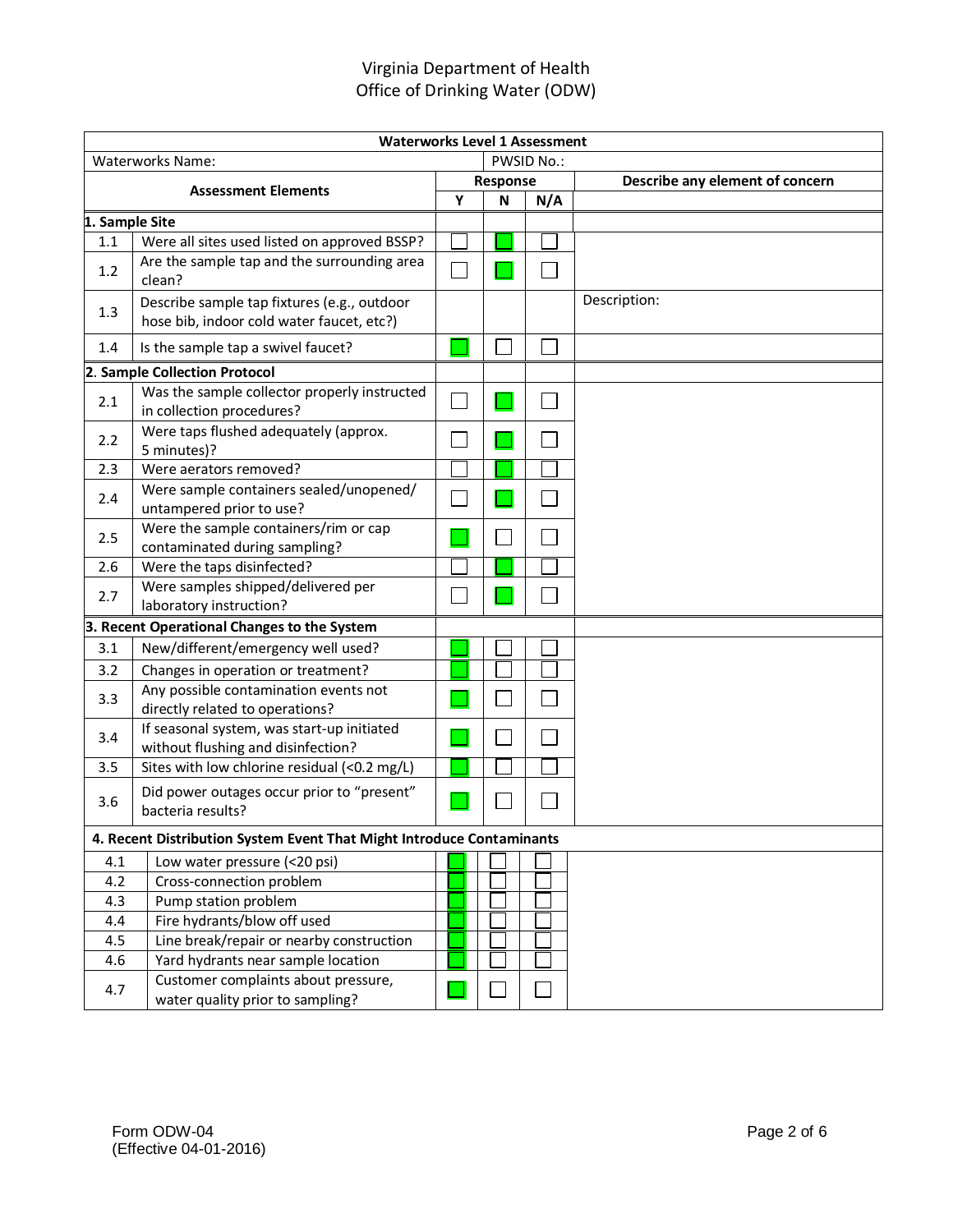| <b>Waterworks Level 1 Assessment</b>         |                                                                                                            |                |          |                   |                                 |  |
|----------------------------------------------|------------------------------------------------------------------------------------------------------------|----------------|----------|-------------------|---------------------------------|--|
| <b>PWSID No.:</b><br><b>Waterworks Name:</b> |                                                                                                            |                |          |                   |                                 |  |
|                                              |                                                                                                            |                | Response |                   |                                 |  |
| <b>Assessment Elements</b>                   |                                                                                                            | Y              | N        | N/A               | Describe any element of concern |  |
|                                              | 5. Storage Tanks/Tank Sites                                                                                |                |          |                   |                                 |  |
| 5.1                                          | Are lot/tank ladder secured from<br>unauthorized access?                                                   |                |          |                   |                                 |  |
| 5.2                                          | Are roof access hatches on atmospheric<br>tanks locked and properly sealed?                                |                |          |                   |                                 |  |
| 5.3                                          | Are roof vents on atmospheric tanks<br>properly sealed/screened?                                           |                |          |                   |                                 |  |
| 5.4                                          | Are structures water tight/without leak?                                                                   |                |          |                   |                                 |  |
| 5.5                                          | Any hole/damage in the tank structure<br>that is not sleeved or protected?                                 |                |          |                   |                                 |  |
| 5.6                                          | Are drain and overflow line outlets<br>screened?                                                           |                |          |                   |                                 |  |
| 5.7                                          | Have tank(s) been serviced, repaired, or<br>maintained recently?                                           |                |          |                   |                                 |  |
| 5.8                                          | Any recent unusual changes in tank water<br>levels?                                                        |                |          |                   |                                 |  |
|                                              | 6. Treatment Process Upsets Or Change Noted:                                                               |                |          |                   |                                 |  |
| 6.1                                          | Has there been an interruption of<br>treatment operations?                                                 |                |          |                   |                                 |  |
| 6.2                                          | Are chemical solution containers<br>uncovered?                                                             |                |          |                   |                                 |  |
| 6.3                                          | Does building housing treatment<br>equipment reflect poor house keeping                                    |                |          |                   |                                 |  |
| 6.4                                          | Any chlorine residual <0.2 mg/L at entry<br>point to distribution system?                                  |                |          |                   |                                 |  |
| 6.5                                          | Any turbidity values ≥ 0.3 NTU in water<br>entering the distribution system?                               |                |          |                   |                                 |  |
| 6.6                                          | Did treatment fail to continuously meet<br>4 log inactivation of viruses requirements?                     |                |          |                   |                                 |  |
| 7. Water Supply Well(s)                      |                                                                                                            |                |          |                   |                                 |  |
| 7.1                                          | Is well house free of pests/vermin?                                                                        |                |          |                   |                                 |  |
| 7.2                                          | Is well cap and seal securely in place?                                                                    |                |          |                   |                                 |  |
| 7.3                                          | Is well casing vent properly screened?                                                                     |                |          |                   |                                 |  |
| 7.4                                          | Is electrical connection to pump secure<br>and sealed?                                                     | T.             |          |                   |                                 |  |
| 7.5                                          | If there is an air release or screened<br>pressure relief valve, is the release<br>feature piped to grade? | $\blacksquare$ |          | $\vert \ \ \vert$ |                                 |  |
| 7.6                                          | Is the wellhead free of any cross-<br>connections?                                                         |                |          |                   |                                 |  |
| 7.7                                          | Any hoses left connected to a hose bib<br>w/o a vacuum breaker in well house?                              |                |          |                   |                                 |  |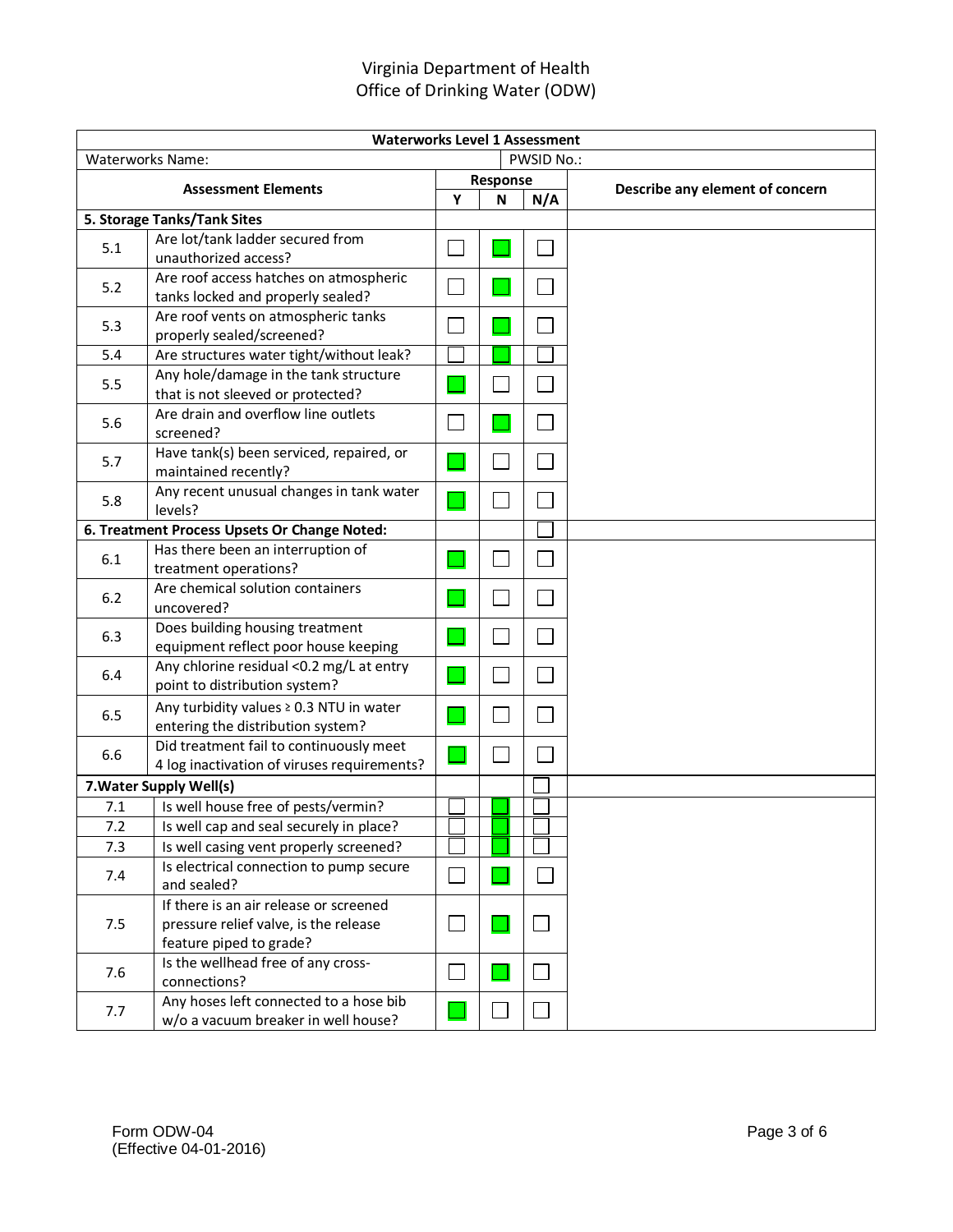| <b>Waterworks Level 1 Assessment</b>  |                                                                                                                                                |          |   |     |                                             |  |
|---------------------------------------|------------------------------------------------------------------------------------------------------------------------------------------------|----------|---|-----|---------------------------------------------|--|
| <b>Waterworks Name:</b><br>PWSID No.: |                                                                                                                                                |          |   |     |                                             |  |
| <b>Assessment Elements</b>            |                                                                                                                                                | Response |   |     | Describe any element of concern             |  |
| 7. Water Supply Well(s) cont.         |                                                                                                                                                | Y        | N | N/A |                                             |  |
|                                       | Is the well pump blow-off line air gapped                                                                                                      |          |   |     |                                             |  |
| 7.8                                   | w/screened discharge?                                                                                                                          |          |   |     |                                             |  |
| 7.9                                   | Any recent ponding or flooding around<br>wellhead?                                                                                             |          |   |     |                                             |  |
| 7.10                                  | Is well site secure? (i.e. fenced, gate or<br>building locked)                                                                                 |          |   |     |                                             |  |
| 7.11                                  | Was a triggered source water sample<br>result total coliform present?                                                                          |          |   |     |                                             |  |
| 7.12                                  | Has the well pump been replaced during<br>the current monitoring period?                                                                       |          |   |     |                                             |  |
|                                       | 8. Source - Surface/GUDI Water Supply                                                                                                          |          |   |     |                                             |  |
| 8.1                                   | Has there been an incident of raw water<br>turbidity (≥ 100 NTU) within 14 days prior<br>to sampling?                                          |          |   |     | Typical turbidity ranges from _____ to ____ |  |
| 8.2                                   | Any sewage overflow, storm water<br>discharge or construction excavation in<br>the vicinity of the source within 14 days<br>prior to sampling? |          |   |     |                                             |  |
| 9. Source - Spring(s)                 |                                                                                                                                                |          |   |     |                                             |  |
| 9.1                                   | Recent heavy rainfall, flooding event<br>prior to sampling?                                                                                    |          |   |     | Typical turbidity ranges from ____ to __    |  |
| 9.2                                   | Recent incident of water turbidity<br>(≥ 100 NTU) prior to sampling?                                                                           |          |   |     |                                             |  |
| 9.3                                   | Has there been any damage, change or<br>repairs to the spring(s) infrastructure?                                                               |          |   |     |                                             |  |
| 9.4                                   | Have there been any unusual changes or<br>incidents recently within the spring<br>recharge area prior to the sampling<br>event?                |          |   |     |                                             |  |
|                                       | <b>Additional Comments</b>                                                                                                                     |          |   |     |                                             |  |
|                                       |                                                                                                                                                |          |   |     |                                             |  |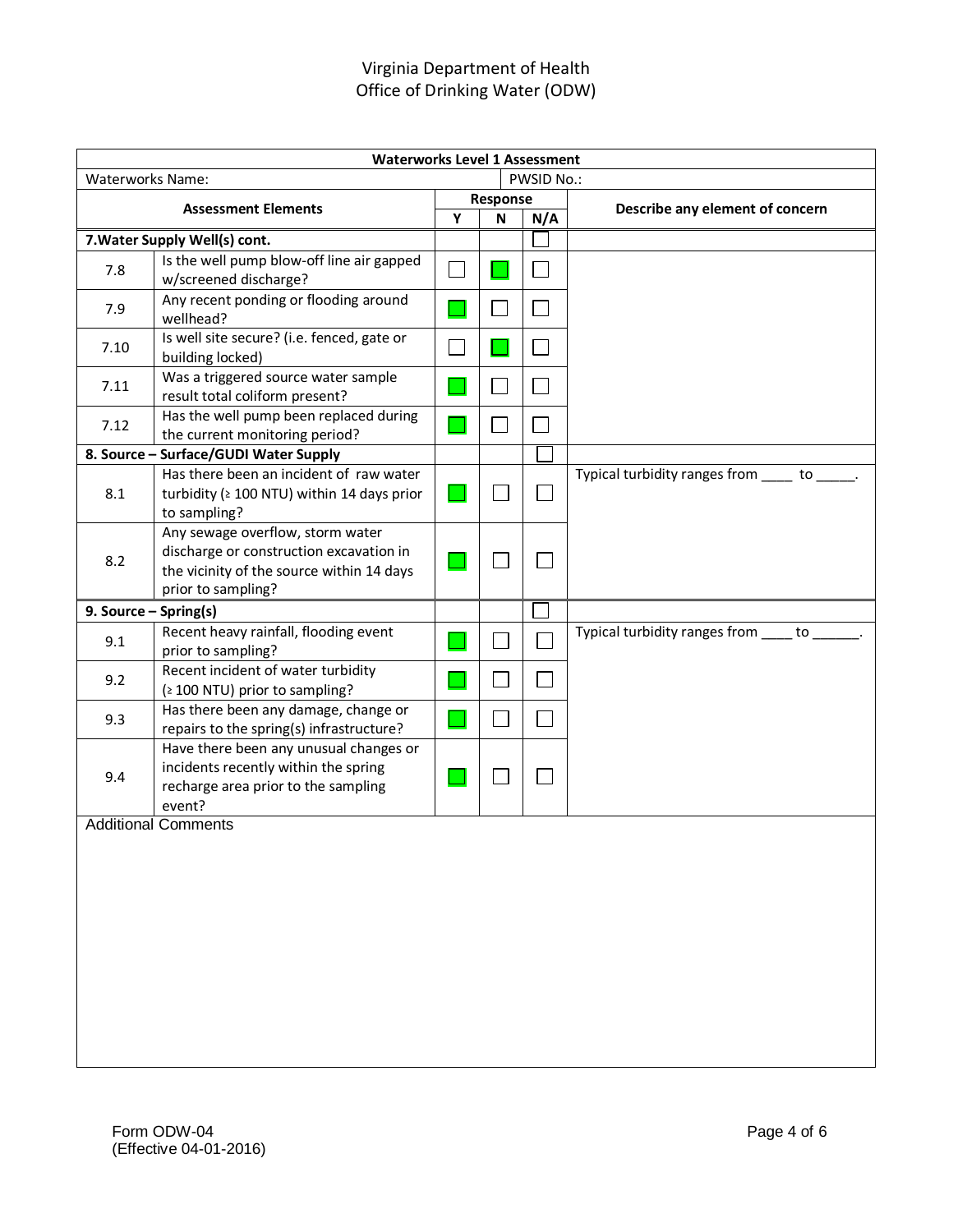| <b>Waterworks Level 1 Assessment</b>              |                                             |  |  |  |  |  |  |
|---------------------------------------------------|---------------------------------------------|--|--|--|--|--|--|
| <b>PWSID No.:</b><br><b>Waterworks Name:</b>      |                                             |  |  |  |  |  |  |
| <b>Summary</b>                                    |                                             |  |  |  |  |  |  |
| Assessment Elements/Sanitary Defects              | Corrective Action Taken and Date            |  |  |  |  |  |  |
|                                                   |                                             |  |  |  |  |  |  |
|                                                   |                                             |  |  |  |  |  |  |
|                                                   |                                             |  |  |  |  |  |  |
|                                                   |                                             |  |  |  |  |  |  |
|                                                   |                                             |  |  |  |  |  |  |
|                                                   | Additional Actions Needed But Not Completed |  |  |  |  |  |  |
| <b>Action Needed</b>                              | <b>Completion Deadline:</b>                 |  |  |  |  |  |  |
|                                                   |                                             |  |  |  |  |  |  |
|                                                   |                                             |  |  |  |  |  |  |
|                                                   |                                             |  |  |  |  |  |  |
|                                                   |                                             |  |  |  |  |  |  |
| Conclusions:                                      |                                             |  |  |  |  |  |  |
|                                                   |                                             |  |  |  |  |  |  |
|                                                   |                                             |  |  |  |  |  |  |
|                                                   |                                             |  |  |  |  |  |  |
|                                                   |                                             |  |  |  |  |  |  |
| A cause for the contamination was not determined. |                                             |  |  |  |  |  |  |
| Assistance with assessment provided by:           |                                             |  |  |  |  |  |  |
|                                                   |                                             |  |  |  |  |  |  |
|                                                   |                                             |  |  |  |  |  |  |
| Print name of person completing the form:         |                                             |  |  |  |  |  |  |
| Signature:                                        | Date:                                       |  |  |  |  |  |  |
|                                                   |                                             |  |  |  |  |  |  |
| Print name of Waterworks Representative:          |                                             |  |  |  |  |  |  |
| Signature:                                        | Date:                                       |  |  |  |  |  |  |
|                                                   |                                             |  |  |  |  |  |  |